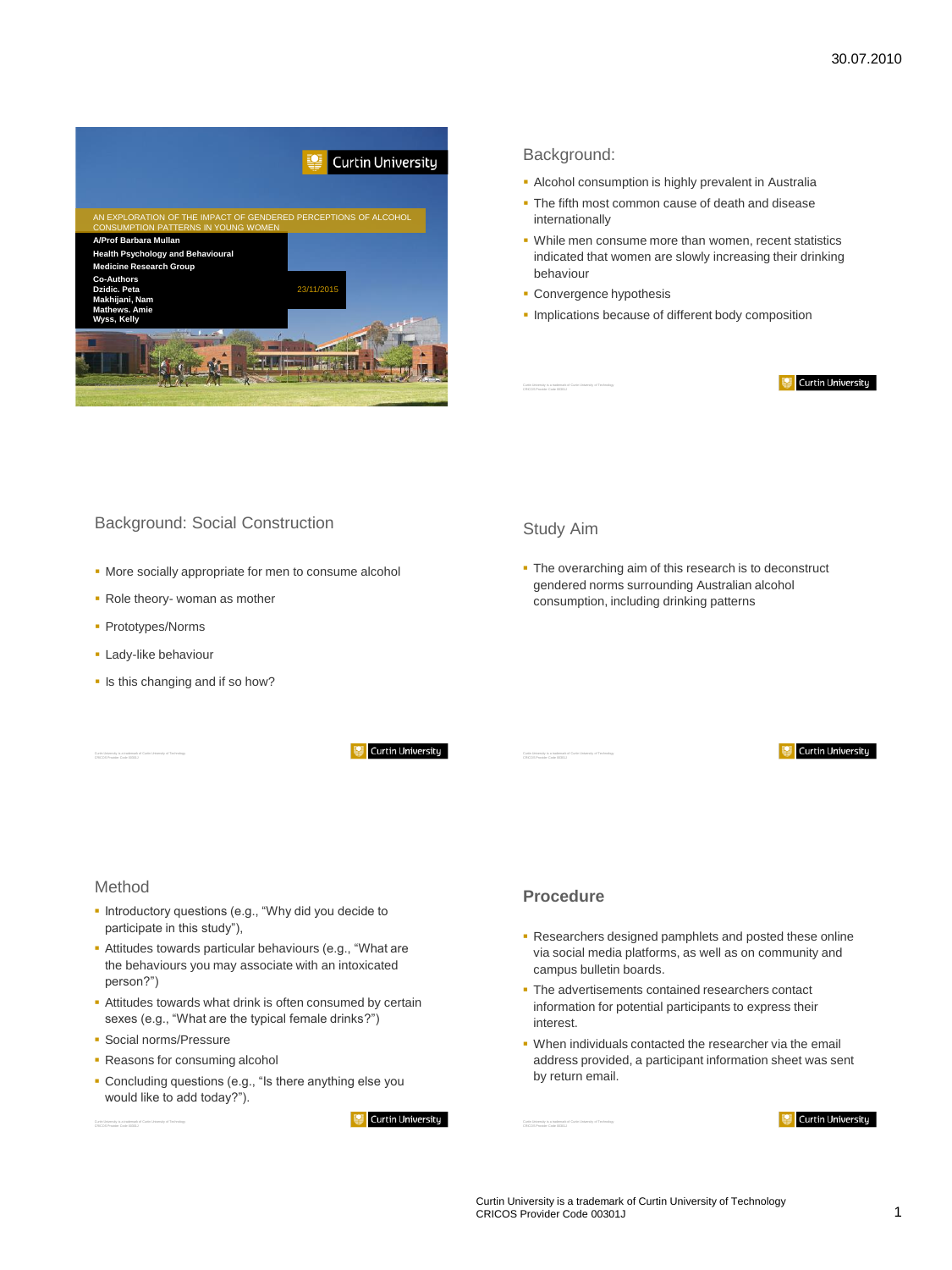# **Procedure**

- Written consent was collected, followed by verbal consent for the interview to be recorded.
- **One primary interviewer**
- A second researcher who acted as an observer and took notes of the participant's responses.
- At the end the observer followed-up on particular points raised by the participant that were not fully covered.
- **Approximately 35 minutes each**

**Curtin University** 

#### Analyses

- 27 face-to-face semi-structured interviews were conducted with women aged 18 to 35 years
- **Researchers transcribed the data verbatim in preparation** for a thematic analysis
- To ensure a rigor two researchers were present during interviews and cross-coded transcripts to provide accuracy of the data

#### Reasons for consuming alcohol

*"I think, many different reasons, I think, one that I see the most with people my age would probably be a combination of like a cultural bonding sessions, mixed with um, like a social kind of, makes it easier for people to socialise I think, ,after they have been drinking"*

*"I also think people drink to manage their stress or emotions or problems and it's a way of masking an issue that they've got because they feel numb when they drink"*

**Curtin University** 

#### Pressure to conform

*"I think sometimes people can think you are judging them or think you are better than them because you don't want to drink..."* 

"*I think it's very much like peer pressure, because if you go out with a group you'll find that they always be like "why aren't you drinking?" Unless you're pregnant or something like that, there is no excuse to not be drinking*."

*"I think it'd probably be even less acceptable, well like socially, for a man to not drink. Because there's that whole yea…you know being a tough guy and yea...that sort of thing"*

Curtin University is a trademark of Curtin University of Technology CRICOS Provider Code 00301J

**Curtin University** 

**Curtin University** 

Results: Explicit pressure to consume alcohol

#### **Strangers**

Curtin University is a trademark of Curtin University of Technology CRICOS Provider Code 00301J

*"have a drink, why aren't you drinking?" and umm…like they were having a toast and stuff, and yea it really like…I felt like you know like they're gonna think I am weird because I am not drinking alcohol.* 

#### *Males*

*"I have experienced lots of guys offering to buy girls drinks and they are like "no I am fine, I have had enough" and they are like, "come on it's just one, like it's free" so yeah… in that situation."*

**Curtin University** 

#### Results: Explicit pressure

- **Less pressure from other females**
- *"I think females could still, but I don't think they'd really mean it, they'd do it as like a joke. I don't think they'd be too serious about it."*

*"I don't know, it's difficult because I've never experienced that. I've never experienced pressure from other girls and I've certainly never put pressure on any other girl to drink."*

**Curtin University**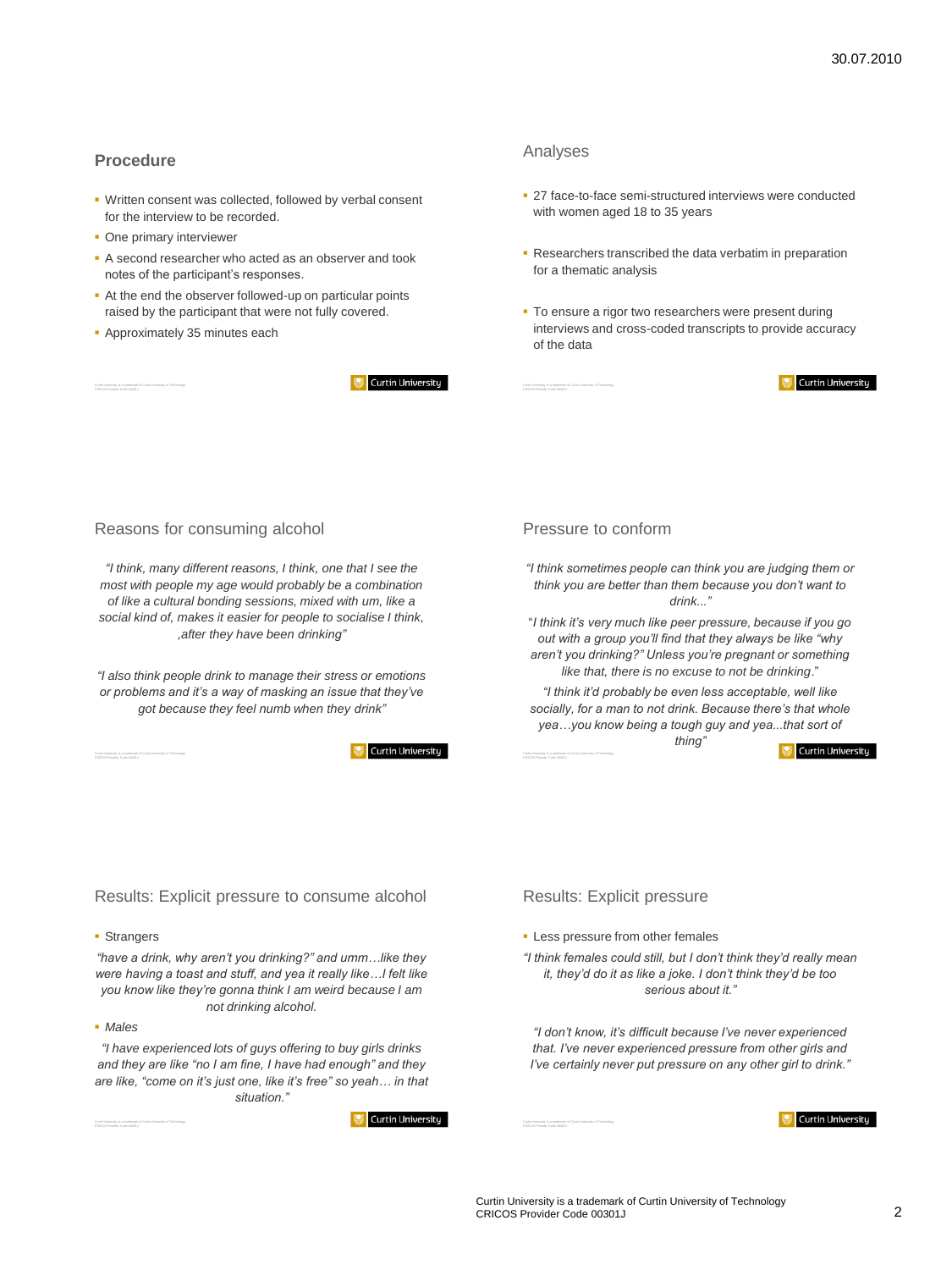#### Managing pressure

*A direct example, my friend, she puts her drink in an ice-tea bottle and says it's alcohol. So, you can pretend, you can make it easier on yourself, because otherwise you are going to get pressured."*

*"Get apple juice and pour it… I don't know. I think, you could walk around with a glass of wine and just sip it. You don't have to finish it, and that way…"*

**Curtin University** 

#### Results: Implicit pressure

*"More like conformity, as in like conforming to the norm kind of thing, everybody's drinking, so you just, you feel like you have to pick up a drink, in the same way if everyone is sort of facing one way you just feel like you have to do that.*

"*I think it's because it stands out, when you don't drink you stand out from the crowd because you're not doing what everyone else is doing."* 



# Gendered drinks

"…*girls are often like expected to drink cocktails and white wine, um and boys often drink beer and bourbon*."

*"people make assumptions really easily, so I feel like they'd be like oh well where does his sexuality lie, I think that that's another factor that would probably come into play like, why is he drinking like a girly drink, like what does that mean"* 

Footer text - slideshow title 30.07.2010



#### Gendered drinks

"*I suppose I personally view them as more stronger, like obviously they have their own taste, but yeah they're just a more masculine type of woman, like, yeah.*"

*"people are open minded enough to not judge someone if there's a man drinking a cocktail, or a woman drinking a beer. It doesn't mean that she's a lesbian. It's just not like that, it's common enough."*

Curtin University is a trademark of Curtin University of Technology CRICOS Provider Code 00301J

#### **Curtin University**

Acceptable drinks

"*I know that obviously men are expected to be able to handle beer, whereas I know some just hate the taste of beer but they drink it for the fact that they have to learn to like it I suppose"* 

*"They'd probably think, "Why are you drinking a girls drink?" something like that. ….. yeah, so it's funny how you think, maybe he's gay"*

# Australian Culture

*It's Australian culture. I don't know, it's always seen that everyone should have something in their hand."*

*"Australian culture there's like a definite drinking culture. Especially on like occasions, like Christmas, Melbourne Cup day and that kind of thing. There's a whole drinking, it's not pressure but you kind of like cop it a little bit if you're not drinking."*

Footext - slideshow title 30.07.2010

**Curtin University** 

**Curtin University** 

Curtin University is a trademark of Curtin University of Technology CRICOS Provider Code 00301J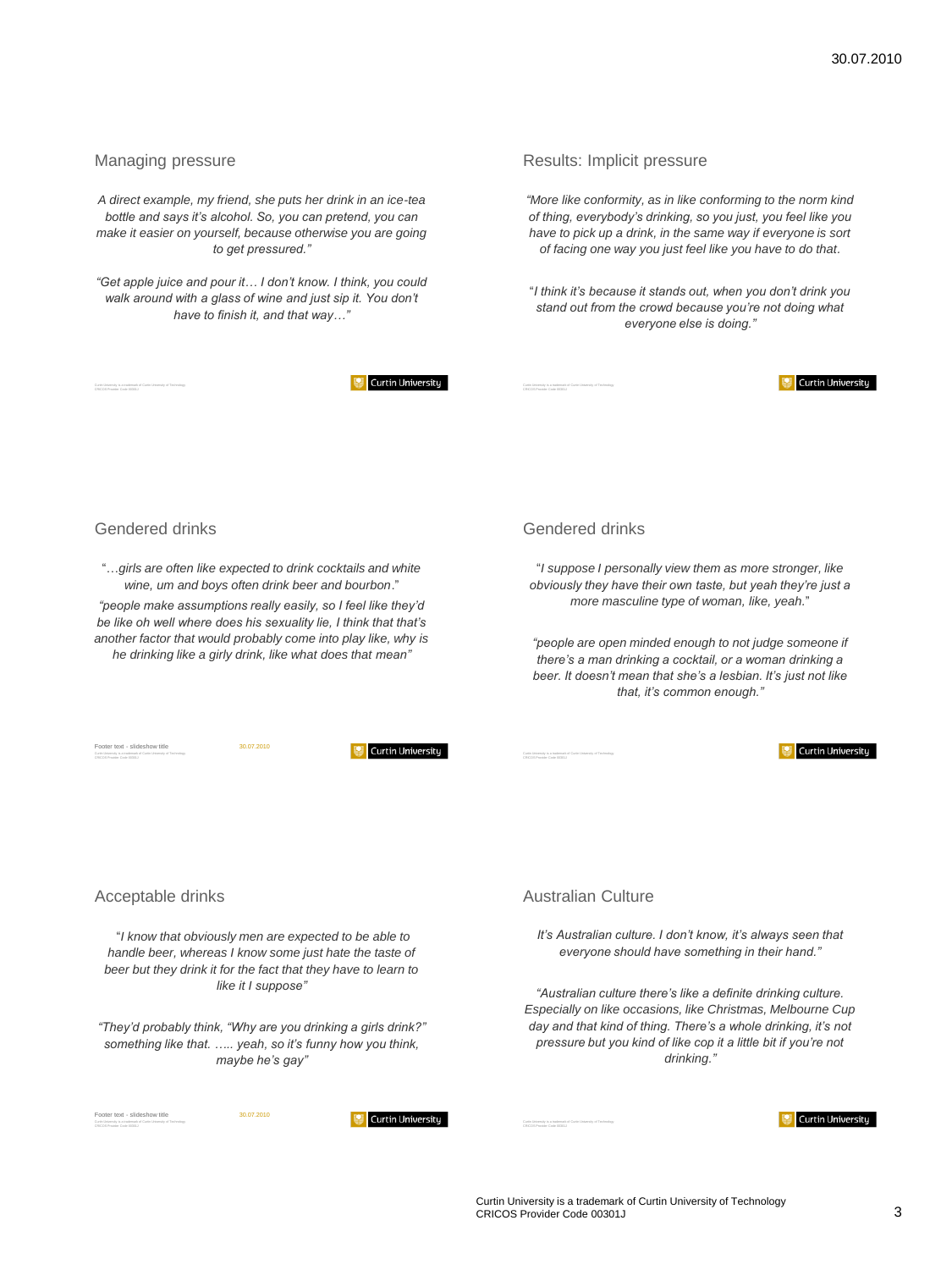# Australian Culture

*"So I've been overseas a few times and everyone would look to the Australians and when we go out at night, they're expecting the Australians to go out and get really drunk, which we would do, eventually, because it's like our identity really, so, yeah"*

*"I feel like that's become a norm now, um, like hard day at work, okay go drink, um, going for a party, go drink, like it's like everything is like a drinking sort of scenario"*

**Curtin University** 

#### Other influences

· Media

*"I notice more ads for beer and stuff, based for guys. I see more ads for beers than I do for fruity drinks, so I don't know if they're trying to make males drink more, or encouraging females to drink beer, or what."*

**Parents** 

*"Well, everyone knows Australia is a drinking society, it's been that way for generations and it's just a generational thing, it's passed down and down and down, and I don't think it will ever change… If you see your parents doing it, you* 

*obviously are going to take that in do it yourself."*

Curtin University



*"If a guy was to strip off and take his clothes off at a party and run around, he would get chanted and that would be left, if a girl done that she'd, different consequences, you'd be, those photo's would be over Facebook and it would be completely different"*

**Curtin University** 

# Pressure to behave appropriately

*"Well, boys are probably just as promiscuous. But it's, less socially acceptable for girls to be promiscuous and wake up with that regret"* 

*'if I'm ordering another one then I'm ordering another one for you'. 'If you're not keeping up with me then you're a little girl, and you need to keep drinking'.*

*I think the guys from my experience, the girls, the guys tend to be a little bit more, but there's more of a joking type pressure, where they'll make jokes and then because you want to try and, not fit in but I suppose kind of, the you do because you don't want to look weak when they boys try and egg you on.* 

**Curtin University** 

### Pressure to behave appropriately

*"They are, they are really, gender plays a big role in the sense that boys are expected to drink and do whatever and it's acceptable whereas girls have to refrain from being too drunk because it's not morally right or you know, their actions are not appropriate and stuff like that*

*"Because it's kind of still unladylike, and un-girlie to get too drunk. It's not desirable… Because, well they don't like girls that are loud and boisterous. There's a perception that girls who drink in excess are looser. Boys don't like that."* 

Curtin University is a trademark of Curtin University of Technology CRICOS Provider Code 00301J

**Curtin University** 

# Discussion

- Cultural norms
- **Pressure to drink**
- **Reasons for abstinence**